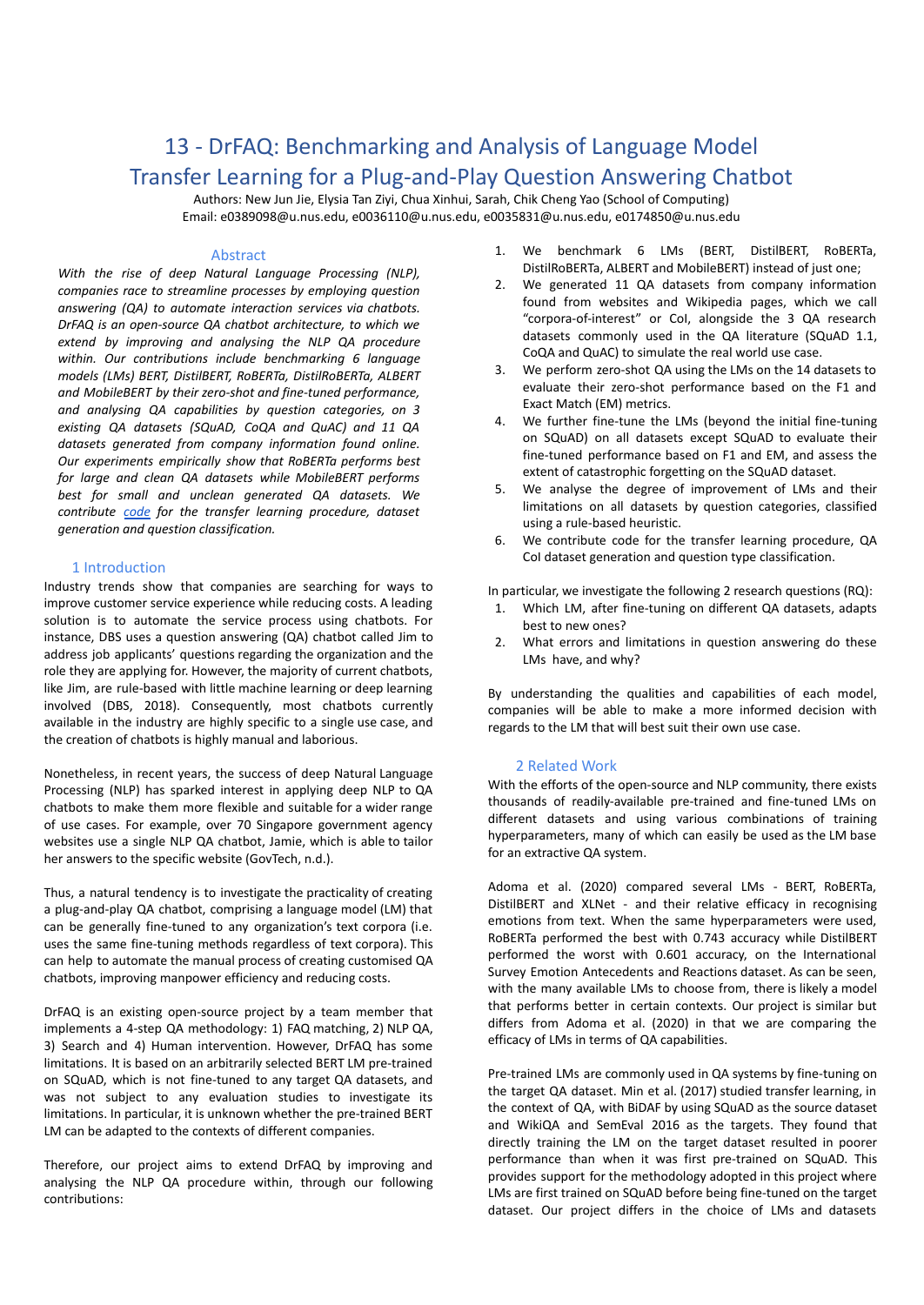experimented with. Furthermore, we conduct in-depth analysis to understand the QA capabilities of the LMs.

TANDA (Garg et al. 2019) is a recent work that we take reference from. TANDA (Transfer-and-Adapt) is a two-step fine-tuning process where the LM is initially fine-tuned on a general, large and high-quality QA dataset such as SQuAD to develop QA capabilities, and then further fine-tuned on the target QA dataset to adapt the LM to the target domain. The main advantage of TANDA is its ability to adapt the LM to small target QA datasets because of the initial fine-tuning on a general QA dataset. Therefore, TANDA is a compelling method to be used to employ DrFAQ's goals, where companies may not have a large dataset or text corpora. Our project differs from Garg et al. (2019) in terms of the analysis done, we focus on understanding the QA capabilities of LMs.

## 3 Language Model

Since one of the RQs of this project was to identify the LM that is best able to adapt to new datasets, six LMs were experimented with. Given that BERT was a landmark LM and a well-studied baseline, we chose to focus our study on BERT and its related LMs - RoBERTa, DistilRoBERTa, DistilBERT, MobileBERT and ALBERT.

| <b>BERT</b> | <b>ROBERTa</b> | <b>DistilRoBERTa</b> | <b>Distil</b><br><b>BERT</b> | Mobile<br><b>BERT</b> | <b>ALBERT</b> |
|-------------|----------------|----------------------|------------------------------|-----------------------|---------------|
| 110         | 125            | 82                   | 66                           | 25.3                  | 12            |

*Table 1: No. of Parameters in LMs (millions)*

The BERT model (bert-base-uncased) contains 12 layers of transformer blocks each with 12 attention heads and 768 hidden layers resulting in a total of 110 million parameters (Devlin et al., 2019).

The RoBERTa model (roberta-base) used has the same architecture as BERT, except that it has a total of 125 million parameters instead of 110 million (Liu et al., 2019).

The DistilRoBERTa model (distilroberta-base) used has the same architecture as RoBERTa, except that it has 6 layers of transformer blocks instead of 12 resulting in a total of 82 million parameters (HuggingFace, n.d.).

The DistilBERT model (distilbert-base-uncased) used has a similar architecture as BERT, except that it has 6 layers of transformer blocks, half that of BERT, resulting in a total of 66 million parameters (Sanh et al., 2019).

The same distillation process was used in both DistilBERT and DistilRoBERTa. For DistilBERT, the model was initialised using alternate layers from BERT. It was then trained on a concatenation of English Wikipedia and Toronto Book Corpus using a training loss which is a linear combination of the distillation loss over the soft target probabilities of the teacher (original BERT), masked language modelling loss and cosine embedding loss (Sanh et al., 2019).

The MobileBERT model (mobilebert-uncased) used has a slightly different architecture from BERT. It has 24 layers of transformer blocks, twice that of BERT. Each block has 4 attention heads and 128 hidden layers resulting in a total of 25.3 million parameters (Sun et al., 2020).

Similar to BERT, MobileBERT was trained on a concatenation of English Wikipedia and Toronto Book Corpus using a distillation loss

which is a linear combination of the original masked language modelling (MLM) loss, next sentence prediction (NSP) loss and a new MLM Knowledge Distillation loss. Additionally, the model was trained using Progressive Knowledge Transfer where knowledge is transferred from the teacher (inverted-bottleneck BERT) to the student (MobileBERT) layer by layer (Sun et al., 2020).

The ALBERT model (albert-base-v2) used has the same architecture as BERT, except that it only has 12 million parameters as compared to 110 million in BERT. It employs cross-layer parameter sharing for all parameters (Lan et al., 2019) which contributed to the lower number of parameters despite the same architecture.

#### 4 Data

Since different companies have different use cases, some companies may use DrFAQ for answering new employees' queries during onboarding and others may use it for answering customers' frequently-asked questions (hence 'FAQ') on their customer-facing company website. As such, RQ1 investigates the transferability of LMs to QA datasets that may come from customer-facing websites that are phrased to sound attractive to customers but less informative, or from factually-phrased corpora-of-interest (CoI) such as Standard Operating Procedure (SOP) documents.

Thus, aside from the research QA datasets, SQuAD 1.1, CoQA and QuAC, we generate 11 QA datasets from the CoI (Tables 2 and 3). From the corpora, passages that are in full sentences are extracted (excluding headers), questions and answers are then generated sentence-by-sentence using a multi-task QA-QG library (Patil, 2021).

| Website          | Samples |
|------------------|---------|
| <b>ByteDance</b> | 78      |
| Discord          | 67      |
| Reddit           | 62      |
| Patsnap          | 69      |
| Ripple           | 72      |
| CS4248           | 368     |

| Wikipedia        | Samples |
|------------------|---------|
| <b>ByteDance</b> | 120     |
| Discord          | 207     |
| Reddit           | 568     |
| Spotify          | 473     |
| Strava           | 52      |

*Table 2: No. of Samples in Website-Generated Datasets*

*Table 3: No. of Samples in Wikipedia-Generated Datasets*

Websites and Wikipedia pages of the industry companies were chosen so as to obtain a mix of differently-phrased text corpora. Company websites are meant for customers to view and do not contain much factual information, while Wikipedia pages act as a knowledge base of company information, so datasets generated from websites tend to be smaller and messier while datasets generated from Wikipedia pages tend to be larger and cleaner (see examples in Appendix A), with the exception of the CS4248 website, which serves as a source of course information for class students.

### 5 Software and Hardware

All work was done in Python 3.7, using the HuggingFace library for access to QA datasets, pre-trained LMs and the fine-tuning procedure. NLTK was used for data pre-processing prior to the open-source QA-QG library for dataset generation from company information (Patil, 2021). Matplotlib was used for data visualisation. All experiments were run using the GPUs available on Google Colab (Tesla K80, P100) and NUS Compute Clusters (Tesla V100).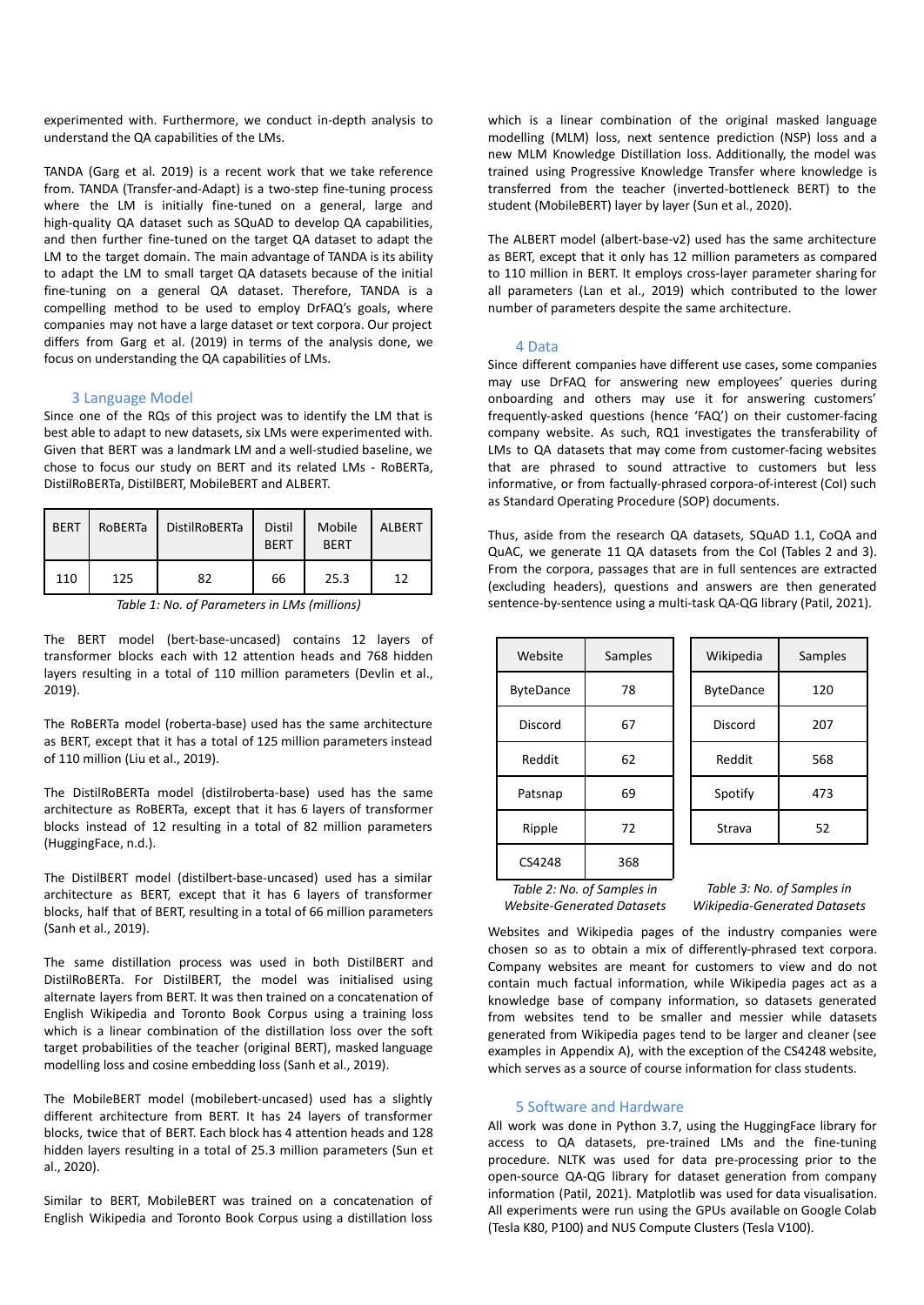6 Methodology

#### **6.1 Zero-Shot Experiment**



*Fig 1: Procedure for Zero-Shot Experiments*

The first experiment evaluates the zero-shot performance of LMs on target QA datasets. LMs are initially fine-tuned on SQuAD 1.1 using a linearly declining learning rate of 2e<sup>-5</sup> (Garg et al. 2019) with a weight decay rate of 0.01. For all models, a train and evaluation batch size of 16 was used and the number of training epochs was set to 3. The maximum length of a question-answer pair was set to 384 and the maximum overlapping length of two contexts, when splitting was required, was set to 128 tokens. SQuAD was arbitrarily chosen as the initial fine-tuning dataset as it is one of the most well-studied QA dataset in the literature, and we leave alternative choices of initial dataset for future work. The QA models are then evaluated on the 3 QA datasets and generated datasets for their zero-shot performance.





*Fig 2: Procedure for Fine-Tuning Experiments*

The second experiment evaluates the fine-tuned performance of LMs on target QA datasets. The LMs initially fine-tuned on SQuAD were further fine-tuned on the target QA datasets using the same fine-tuning procedure but with a smaller, linearly declining learning rate of  $1e^{-6}$  as recommended by Garg et al. (2019). The further fine-tuned QA models were then evaluated on the 2 target QA datasets and 11 generated datasets for their performance.

One limitation of further fine-tuning is catastrophic forgetting, where capacities on the initial fine-tuned dataset is reduced after further fine-tuning on the target (Goodfellow, 2013). Recognising this limitation, we evaluate the further fine-tuned QA models on SQuAD to investigate the severity of catastrophic forgetting.

#### **6.3 Model Evaluation**

The languages are evaluated using the F1 and Exact Match (EM) scores (Rajpukar 2017).

$$
F1 \, Score = \frac{2 \times (Precision \times Recall)}{Precision + Recall}
$$

The F1 score is computed for each question-answer pair, with precision and recall computed on a word-by-word basis:

*Precision* = 
$$
\frac{Number\ of\ words\ in\ predicted\ answer\ in\ the\ same\ position\ as\ correct\ answer}{Length\ of\ the\ predicted\ answer}
$$

 $Recall = \frac{Number\ of\ words\ in\ predicted\ answer\ in\ the\ same\ position\ as\ correct\ answer}{Length\ of\ the\ correct\ answer}$ Lenath of the correct answer

The F1 score of a LM evaluated on a dataset is therefore the average F1 score over all samples in the dataset.

Exact Match  $=$   $\frac{Num\ of\ questions\ with\ predicted\ answer\ exactly\ matching\ correct\ answer}{Total\ number\ of\ questions}$ Total number of questions

The LM that scores higher on both F1 and EM is the superior model.

#### **6.4 Analysis**

To identify which LM adapts best to a new dataset (RQ1), F1 and EM scores of fine-tuned models are compared on each dataset and on average. The scores are also compared within models for zero-shot and fine-tuned QA performance to understand to what extent fine-tuning helped improve QA capabilities of each LM. The improvement from fine-tuning can be computed by the difference in performance pre- and post-fine-tuning. Further, it is unclear whether fine-tuning on a target, especially if it is relatively small and unclean, necessarily improves or might even worsen QA performance.

To understand the errors and limitations of various LMs in QA (RQ2), error analysis is conducted by categorising questions into different question types. Questions in each validation dataset are classified into their respective question types, namely *who, what, when, where, which, why* and *how*, using a rule-based heuristic of keywords and simple parsed syntax (Biswal et al. 2014), and *others* as a catch-all category. Some question types were further split into more granular categories, e.g. definition, descriptive or factoid questions, but given the very small sample size of the granular categories, the more general categories were used instead. We hypothesise that some question categories such as *why* and *how* may be more difficult than others like *who* and *what*. Analysing the relative performance of each question category therefore gives insight into the relative strengths and limitations of each LM.

LMs are fine-tuned on the full training dataset (inclusive of all question categories), then evaluated on the validation split segregated by question categories.

#### 7 Experimental Results

#### **7.1 Zero-Shot and Fine-Tuning Experiments on QA Datasets**

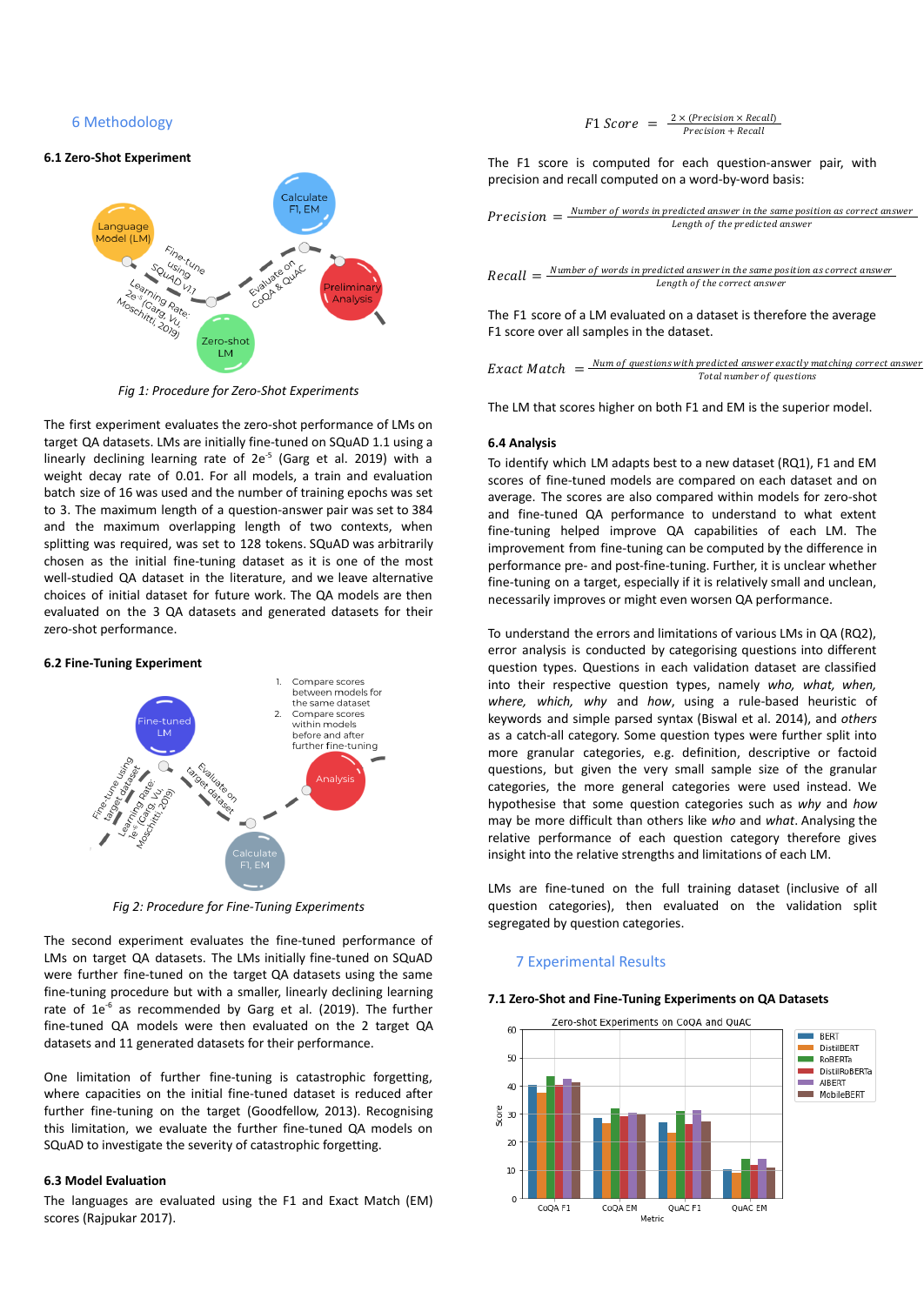#### *Fig 3: F1 and EM of Zero-Shot QA on CoQA and QuAC*

As shown in Fig. X, RoBERTa scored the highest F1 and EM scores for zero-shot QA (CoQA F1: 43.6, EM: 32.0) (QuAC F1: 31.1, EM: 14.1). This empirical finding on zero-shot performance is consistent with the literature as RoBERTa is the largest LM with the most trainable parameters (Staliunaite et al. 2020).



Fig 4: F1 and EM of Fine-Tuned LMs on CoQA and QuAC

As shown in Fig 4, RoBERTa also scored the highest F1 and EM on QuAC after fine-tuning (F1: 52.2, EM: 39.8), as expected of the largest LM. However, ALBERT scored the best F1 on CoQA after fine-tuning (F1: 33.6) and DistilRoBERTa scored the best EM (EM: 16.0). It is important to note that F1 and EM scores on CoQA across all LMs dropped after fine-tuning, with worst being MobileBERT by F1 (F1: -10.7) and RoBERTa by EM (-16.5), which we explore further in section 9. RoBERTa improved the most on QuAC by absolute value after fine-tuning (F1: +21.0, EM: +25.7).





*Fig 5: F1 scores Before and After Fine-tuning on CoQA and QuAC*

As shown in Fig 5, all LMs suffered catastrophic forgetting on SQuAD. ALBERT suffered the worst catastrophic forgetting after fine-tuning on both CoQA and QuAC (CoQA F1: -26.3, EM: -43.7) (QuAC F1:-25.7, EM:-45.5). With the exception of EM on CoQA, DistilRoBERTa suffered the least from catastrophic forgetting (CoQA F1: -21.085) (QuAC F1: -18.080, EM: -32.439).

#### **7.3 Zero-Shot and Fine-Tuning Experiments on Generated Datasets**







*Fig 7: Average F1 and EM of Fine-Tuned LMs on Generated Datasets*

As shown in Fig 6 and Fig 7, MobileBERT scored the highest average F1 and EM on zero-shot QA (F1: 89.5, EM: 79.5) across the generated datasets, and also the highest average F1 and EM after fine-tuning (F1: 90.1, EM: 80.2). RoBERTa and DistilRoBERTa negligibly improved on average (RoBERTa F1: 0.0, EM: +0.1) (DistilRoBERTa F1: +0.0, EM: 0.0) after fine-tuning while ALBERT worsened marginally (F1: -0.1, EM: -0.5).

#### 8 Error Analysis

#### **8.1 Error Analysis on Fine-Tuned QA by Question Categories**

As can be seen from section 7.1, RoBERTa performed the best on the 2 research QA datasets and from section 7.3, MobileBERT performed the best on the generated datasets. Thus, in this section, for simplicity sake, the focus will be on RoBERTa for the research QA datasets and MobileBERT for generated datasets.



*Fig 8: Average F1 of RoBERTa on QA Datasets and MobileBERT on Generated Datasets, by Question Category*

From Fig 8, RoBERTa scored highest on 'Who' (F1: 55.2) and 'When' (F1: 53.9) questions and worst on 'Why' (F1: 42.6) and 'Others' (F1: 27.4) questions on the research QA datasets. MobileBERT scored best on 'When' (F1: 91.8) questions across the generated datasets. Across other types of questions, it is unclear which model is the best due to a small sample size or a lack of pattern.



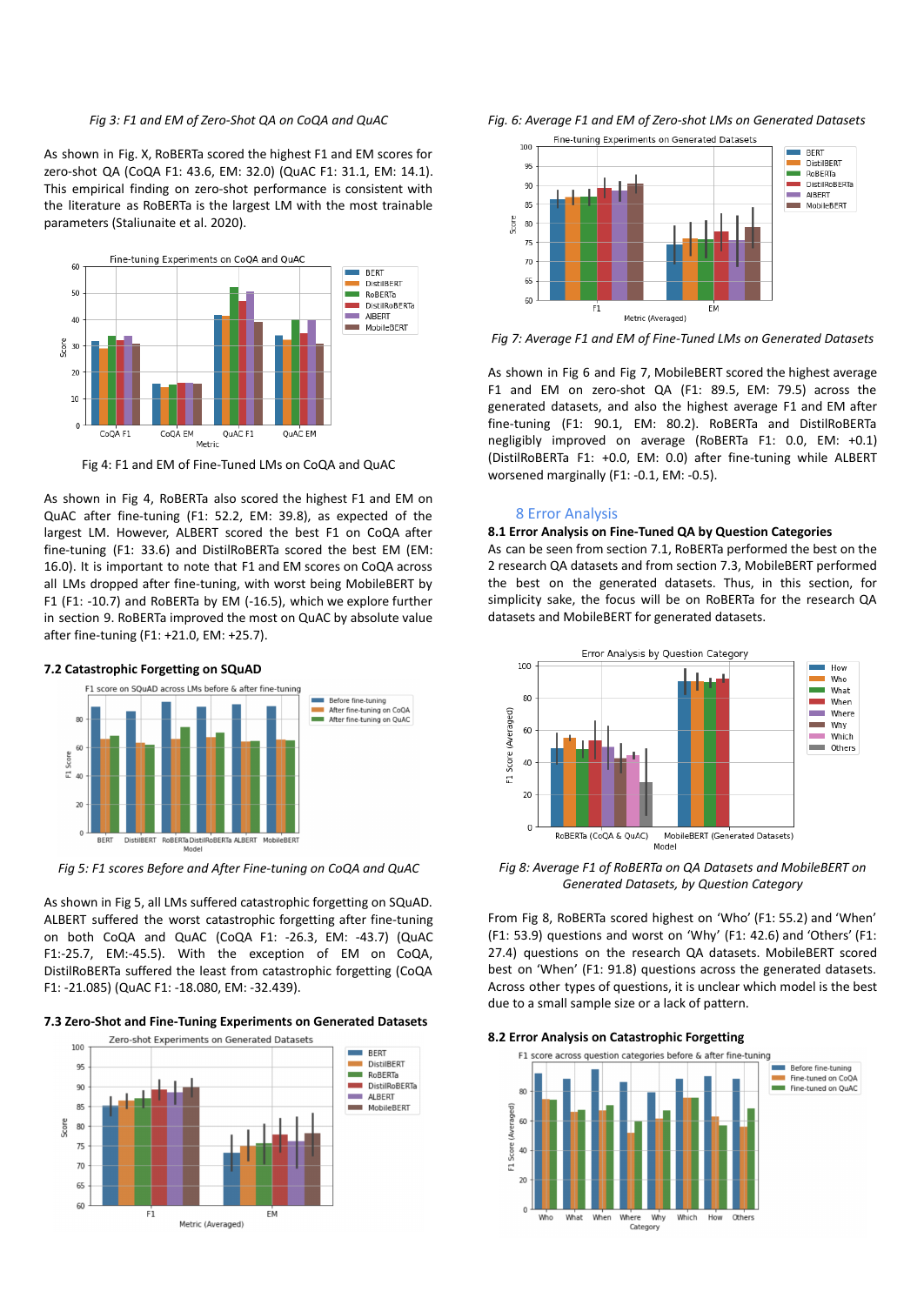*Fig 9: F1 Scores of LMs Before and After Fine-tuning on QA Datasets*



*Fig 10: EM Scores of LMs Before and After Fine-tuning on QA Datasets*

Fig 9 and Fig 10 show that the extent of catastrophic forgetting of SQuAD varies across question categories. When fine-tuned on CoQA, 'Where' questions suffered the biggest deterioration (F1: -34.3, EM: -53.5), followed by 'Others' and 'When' questions. When fine-tuned on QuAC, 'How' questions suffered the most forgetting (F1: -33.4, EM: -54.6), followed by 'Where' questions.

## 9 Discussion

In section 7.1, as shown in Fig 4, fine-tuning on CoQA resulted in an unexpected deterioration in QA performance. We conjecture the reason for the deterioration being that most questions in CoQA required conversation history to answer, due to the large frequency of coreferences in the questions (Yaskar et al. 2018). Examples of CoQA questions with coreferences can be referenced in Appendix A. This suggests some limitations on the generalisability of a LM to new datasets. Therefore, potential improvements can be made towards accounting for different types of datasets, such as dialogue-based QA datasets, for future work.

In section 6.1, we showed that on QuAC, RoBERTa performed best and DistilBERT performed worst. This is empirically consistent with Adoma et al. (2020)'s finding that RoBERTa performed best and DistilBERT performs worst on emotion recognition, albeit on a different task. While fine-tuned performance is evaluated on different tasks and domains, this suggests that the performance of RoBERTa > BERT > DistilBERT may hold for natural language tasks in general (Staliunaite et al. 2020, Cheang et al. 2020).

In section 6.3, we showed that MobileBERT performed best on generated datasets but not RoBERTa, even though RoBERTa performed best at CoQA and QuAC. We conjecture that MobileBERT performed better at generated datasets because of a smaller sample size and generally unclean dataset, and since MobileBERT is a smaller model so is less likely than RoBERTa to overfit to the generated datasets. Nonetheless, ALBERT is a smaller model yet performs worse than MobileBERT. We rule out the explanation that the cross-layer parameter-sharing architecture employed by ALBERT worsening the degree of catastrophic forgetting as ALBERT performed better than MobileBERT after fine-tuning on CoQA and QuAC. We acknowledge that due to many variables, such as architectural and parameter count differences, the reason for the superior performance of MobileBERT is difficult to identify, and we leave this for future work.

In section 7.1, we showed that 'Who' and 'When' questions were least difficult while 'Why' questions were the most difficult. This finding is not surprising given that 'Who' and 'When' questions are largely factual and thus easily referenced and extracted, while 'Why' questions usually require inference of entailment, especially when the passage does not phrase the answer explicitly. Nevertheless, it is

important to note that, in the context of DrFAQ, the inability of the LM to answer 'Why' questions well is not a significant limitation of the LM as FAQs are generally factual in nature.

In sections 7.2 and 8.2, we showed that all LMs suffered from catastrophic forgetting after further fine-tuning on the target dataset. Catastrophic forgetting is a widely acknowledged problem of further fine-tuning and many researchers have proposed possible mitigations, such as by Chen et al. (2020) and Xu et al. (2020). Further, Rongali et al. (2020) showed that LMs which suffered less from catastrophic forgetting were more robust for the downstream task. As such, it will be important for companies to take this into account when training their own QA chatbots.

Overall, our benchmarking experiments and error analysis presents a few actionable insights for language model transfer learning. For a large and clean QA dataset, RoBERTa is the best LM. For a small and relatively unclean generated QA dataset, MobileBERT is the best LM. RoBERTa excels in 'Who' and 'When' questions while MobileBERT excels in 'When' questions. Full experimental results can be found in Appendix B.

## 10 Conclusion

In conclusion, from benchmarking and analysing language model transfer learning of BERT, DistilBERT, RoBERTa, DistilRoBERTa, ALBERT and MobileBERT, across 3 existing QA datasets and 11 QA datasets generated from company information found online, we empirically show that RoBERTa performs best for large and clean QA datasets while MobileBERT performs best for small and unclean generated QA datasets, and that 'Who' and 'When' questions are the least difficult while 'Why' and 'Others' questions are the most difficult. With these insights from our project, DrFAQ will be more robustly generalisable to different companies' use cases, depending on their size, quality and distribution of datasets.

## References

[1] Abu-Mostafa, Yaser M., Magdon-Ismail, Malik and Lin, Hsuan-Tien. (2012) *Learning From Data*, AMLBook.

[2] Adoma, A. F., Henry, N. M., & Chen, W. (2020, December). Comparative Analyses of Bert, Roberta, Distilbert, and Xlnet for Text-Based Emotion Recognition. In *2020 17th International Computer Conference on Wavelet Active Media Technology and Information Processing (ICCWAMTIP)* (pp. 117-121). IEEE.

[3] Bishop, Christopher M. (2006) Pattern Recognition and Machine Learning. Springer.

[4] ByteDance. (2021, 9 April). In *Wikipedia.* [https://en.wikipedia.org/w/index.php?title=ByteDance&oldid=1016](https://en.wikipedia.org/w/index.php?title=ByteDance&oldid=1016864444) [864444](https://en.wikipedia.org/w/index.php?title=ByteDance&oldid=1016864444).

[5] Cheang, B., Wei, B., Kogan, D., Qiu, H., & Ahmed, M. (2020). Language Representation Models for Fine-Grained Sentiment Classification. *arXiv preprint arXiv:2005.13619*.

[6] Chen, S., Hou, Y., Cui, Y., Che, W., Liu, T., & Yu, X. (2020). Recall and learn: Fine-tuning deep pretrained language models with less forgetting. arXiv preprint arXiv:2004.12651.

[7] Devlin, J., Chang, M. W., Lee, K., & Toutanova, K. (2018). Bert: Pre-training of deep bidirectional transformers for language understanding. arXiv preprint arXiv:1810.04805.

[8] DBS. (2018). *DBS introduces Jim, Southeast Asia's first virtual bank recruiter*. DBS.

[https://www.dbs.com/newsroom/DBS\\_introduces\\_Jim\\_Southeast\\_A](https://www.dbs.com/newsroom/DBS_introduces_Jim_Southeast_Asias_first_virtual_bank_recruiter) sias first virtual bank recruiter

[9] Discord. (2021, 9 April). In *Wikipedia.* [https://en.wikipedia.org/w/index.php?title=Discord\\_\(software\)&oldi](https://en.wikipedia.org/w/index.php?title=Discord_(software)&oldid=1016844476) [d=1016844476.](https://en.wikipedia.org/w/index.php?title=Discord_(software)&oldid=1016844476)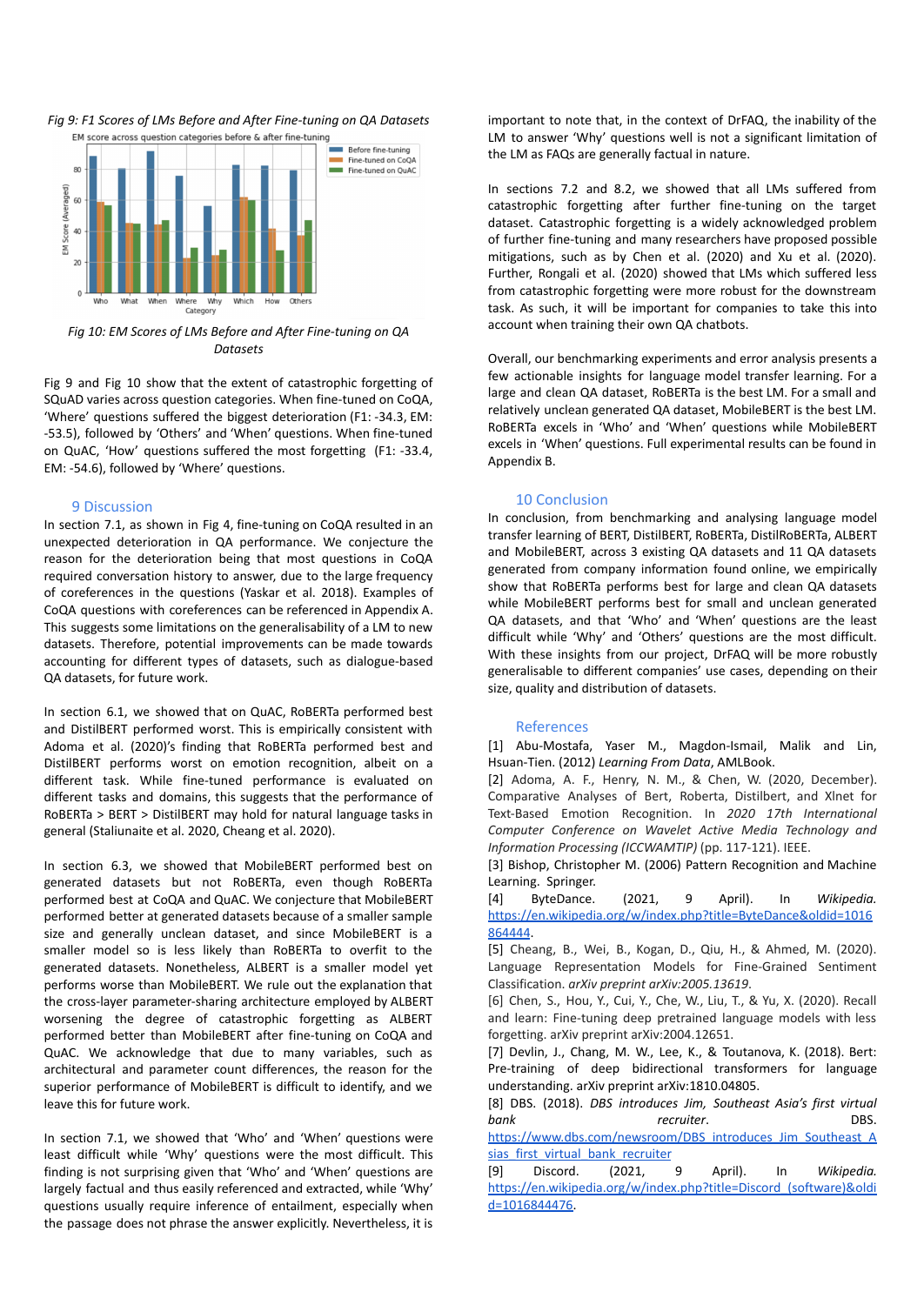[10] Garg, S., Vu, T., & Moschitti, A. (2020, April). Tanda: Transfer and adapt pre-trained transformer models for answer sentence selection. In Proceedings of the AAAI Conference on Artificial Intelligence (Vol. 34, No. 05, pp. 7780-7788).

[11] Goodfellow, I. J., Mirza, M., Xiao, D., Courville, A., & Bengio, Y. (2013). An empirical investigation of catastrophic forgetting in gradient-based neural networks. *arXiv preprint arXiv:1312.6211*.

[12] GovTech. (n.d.). *'Ask Jamie' Virtual Assistant.* GovTech. <https://www.tech.gov.sg/products-and-services/ask-jamie/>

[13] HuggingFace. (n.d.). *distilroberta-base*. Hugging Face. <https://huggingface.co/distilroberta-base>.

[14] Lan, Z., Chen, M., Goodman, S., Gimpel, K., Sharma, P., & Soricut, R. (2019). Albert: A lite bert for self-supervised learning of language representations. *arXiv preprint arXiv:1909.11942*.

[15] Liu, Y., Ott, M., Goyal, N., Du, J., Joshi, M., Chen, D., Levy, O., Lewis, M., Zettlemoyer, L., & Stoyanov, V. (2019). Roberta: A robustly optimized bert pretraining approach. *arXiv preprint arXiv:1907.11692*.

[16] Min, S., Seo, M., & Haiishirzi, H. (2017). Question answering through transfer learning from large fine-grained supervision data. *arXiv preprint arXiv:1702.02171*.

[17] Patil, S. (2021, February 17). *Question Generation using transformers.* GitHub.

[https://github.com/patil-suraj/question\\_generation](https://github.com/patil-suraj/question_generation)

[18] Rajpurkar, P. (2017, April 3). *The Stanford Question Answering Dataset: Background, Challenges, Progress*. GitHub. [https://rajpurkar.github.io/mlx/qa-and-squad/.](https://rajpurkar.github.io/mlx/qa-and-squad/)

[19] Reddit. (2021, 11 April). In *Wikipedia.* [https://en.wikipedia.org/w/index.php?title=Reddit&oldid=10172317](https://en.wikipedia.org/w/index.php?title=Reddit&oldid=1017231764) [64](https://en.wikipedia.org/w/index.php?title=Reddit&oldid=1017231764).

[20] Rongali, S., Jagannatha, A., Rawat, B. P. S., & Yu, H. (2020). Continual Domain-Tuning for Pretrained Language Models. *arXiv preprint arXiv:2004.02288*.

[21] Sanh, V., Debut, L., Chaumond, J., & Wolf, T. (2019). DistilBERT, a distilled version of BERT: smaller, faster, cheaper and lighter. *arXiv preprint arXiv:1910.01108*.

[22] Spotify. (2021, 10 April). In *Wikipedia.* [https://en.wikipedia.org/w/index.php?title=Spotify&oldid=1016971](https://en.wikipedia.org/w/index.php?title=Spotify&oldid=1016971500) [500](https://en.wikipedia.org/w/index.php?title=Spotify&oldid=1016971500).

[23] Staliūnaitė, I., & Iacobacci, I. (2020). Compositional and Lexical Semantics in RoBERTa, BERT and DistilBERT: A Case Study on CoQA. *arXiv preprint arXiv:2009.08257*.

[24] Strava. (2021, 9 April). In *Wikipedia.* [https://en.wikipedia.org/w/index.php?title=Strava&oldid=10168077](https://en.wikipedia.org/w/index.php?title=Strava&oldid=1016807728) [28](https://en.wikipedia.org/w/index.php?title=Strava&oldid=1016807728).

[25] Sun, Z., Yu, H., Song, X., Liu, R., Yang, Y., & Zhou, D. (2020). Mobilebert: a compact task-agnostic bert for resource-limited devices. *arXiv preprint arXiv:2004.02984*.

[26] Xu, Y., Zhong, X., Yepes, A. J. J., & Lau, J. H. (2020, July). Forget me not: Reducing catastrophic forgetting for domain adaptation in reading comprehension. In *2020 International Joint Conference on Neural Networks (IJCNN)* (pp. 1-8). IEEE.

## Appendix A

**Examples of Questions and Answers in Datasets:**

| Dataset   | Questions                                                                             | Answers                                                      |  |  |
|-----------|---------------------------------------------------------------------------------------|--------------------------------------------------------------|--|--|
| SQuAD 1.1 | Who became president<br>1.<br>in 2013?<br>2.<br>When were the free<br>elections held? | Michel<br>1.<br>Djotodia<br>October 1992<br>$\mathfrak{D}$ . |  |  |
| CoQA      | What colour was                                                                       | White                                                        |  |  |

|                                 | Cotton?<br>Where did she live?<br>2.                                                                                                                            | 2.<br>In a barn                                                                                        |
|---------------------------------|-----------------------------------------------------------------------------------------------------------------------------------------------------------------|--------------------------------------------------------------------------------------------------------|
| QuAC                            | 1.<br>What happened in<br>1983?<br>2.<br>Did she have any other<br>children?                                                                                    | 1.<br>In May 1983,<br>she married<br>Nikos Karvelas<br>2.<br>CANNOT<br><b>ANSWER</b>                   |
| <b>ByteDance</b><br>(Website)   | Who is the founder<br>1.<br>and CEO of ByteDance?<br>2.<br>How many languages is<br>Helo available in?                                                          | Yiming Zhang<br>1.<br>$\overline{2}$ .<br>15                                                           |
| <b>Discord</b><br>(Website)     | 1.<br>What is the name of<br>the conversation?<br>2.<br>What do people create<br>for gaming, yoga<br>classes, comedy fan<br>clubs?                              | 1.<br>Organized<br>Conversation.<br>Discord<br>2.<br>servers                                           |
| Patsnap<br>(Website)            | What do we invest in?<br>1.<br>2.<br>What do our platform<br>and collaboration tools<br>seamlessly integrate<br>into?                                           | 1.<br>AI and<br>innovation<br>2.<br>integrate into<br>your workflow                                    |
| Reddit<br>(Website)             | 1.<br>What does one up or<br>down vote mean?<br>2.<br>What is the best way to<br>gain karma?                                                                    | 1.<br>+1 or -1 karma<br>2.<br>submit posts<br>that other<br>people find<br>valuable and<br>interesting |
| Ripple<br>(Website)             | 1.<br>What is an alternative<br>to pre-funding?<br>2.<br>What page provides<br>job opportunities?                                                               | 1.<br>On-Demand<br>Liquidity<br>2.<br>Careers                                                          |
| CS4248<br>(Website)             | 1.<br>What rule states that<br>you are free to meet<br>with fellow students<br>and discuss<br>assignments with<br>them?<br>What libraries will we<br>2.<br>use? | 1.<br>Pokemon Go<br>Rule<br>2.<br>SciKitLearn<br>and PyTorch                                           |
| <b>ByteDance</b><br>(Wikipedia) | 1.<br>Where did ByteDance<br>release Resso?<br>2.<br>Who is the<br>Chinese-specific<br>counterpart to TikTok?                                                   | 1.<br>India and<br>Indonesia<br>2.<br>Douyin                                                           |
| <b>Discord</b><br>(Wikipedia)   | 1.<br>How many users did<br>Discord reach in July of<br>2016?<br>2.<br>What is the monthly<br>subscription fee?                                                 | 1.<br>11 million<br>2.<br>\$4.99                                                                       |
| Reddit<br>(Wikipedia)           | 1.<br>When did Reddit claim<br>to have acquired Team<br>Fortress 2?<br>Where is Reddit based?<br>2.                                                             | 1.<br>April Fools'<br>Day 2013<br>2.<br>San Francisco,<br>California                                   |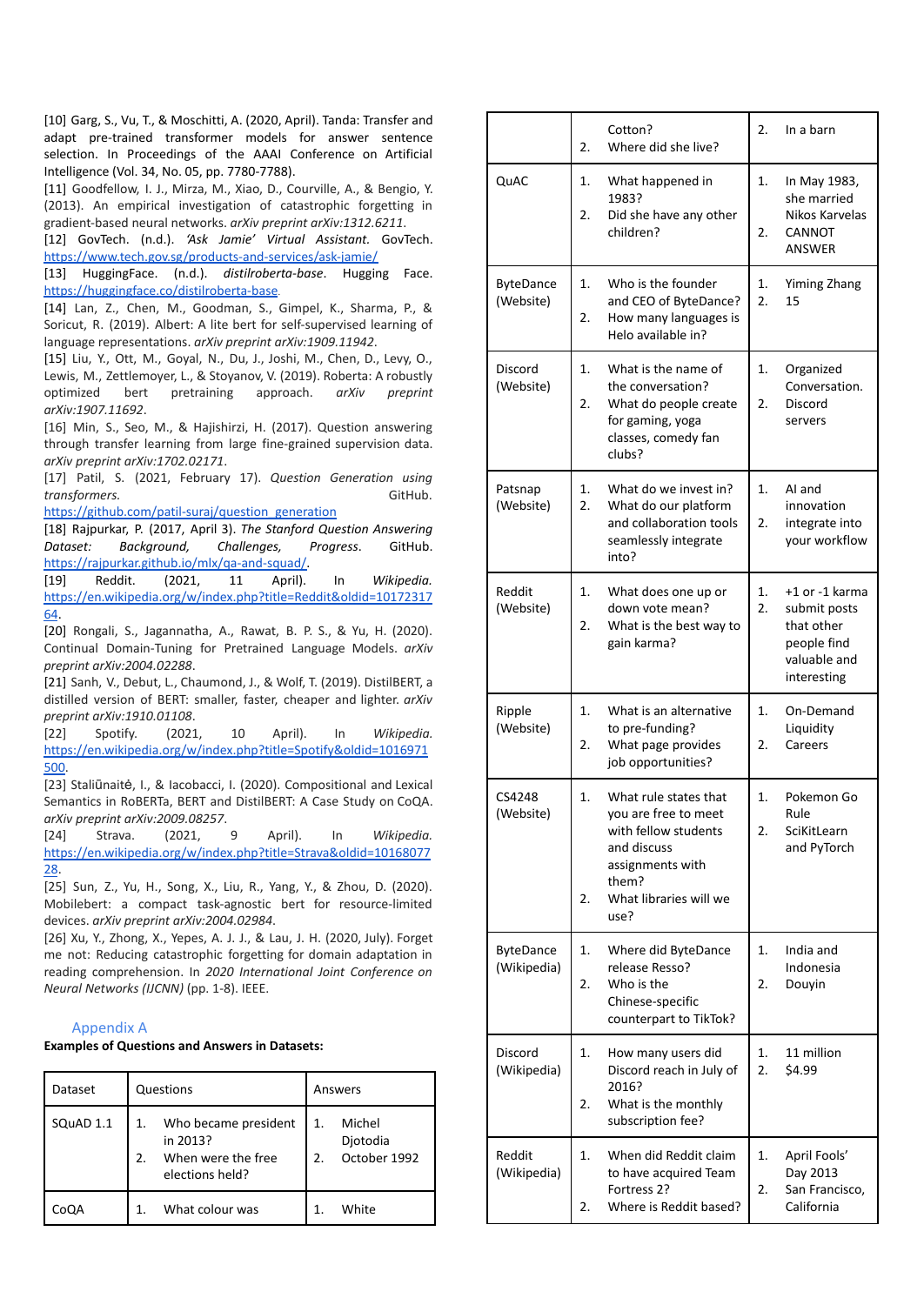| Spotify<br>(Wikipedia) | 1.<br>2. | Canvas is only available<br>for what apps?<br>Who believed Spotify<br>users on the app store<br>were Apple's<br>customers? | 1.<br>2. | iOS and<br>Android<br>Apple               |
|------------------------|----------|----------------------------------------------------------------------------------------------------------------------------|----------|-------------------------------------------|
| Strava<br>(Wikipedia)  | 1.<br>2. | What is the Suffer<br>Score used for?<br>When did Strava switch<br>to Mapbox maps and<br>imagery?                          | 1.<br>2. | <b>Training Plans</b><br><b>July 2015</b> |

# Appendix B

**Results of Zero-Shot Experiments of LMs on CoQA and QuAC after Training on SQuAD:**  $\mathbf{I}$ 

|                      | Evaluation (F1, EM) |           |                |               |        |           |  |
|----------------------|---------------------|-----------|----------------|---------------|--------|-----------|--|
|                      | SQuAD               |           | CoQA           |               | QuAC   |           |  |
| LM                   | F <sub>1</sub>      | <b>EM</b> | F <sub>1</sub> | <b>EM</b>     | F1     | <b>EM</b> |  |
| <b>BERT</b>          | 88.237              | 80.851    | 40.264         | 28.623        | 26.857 | 10.552    |  |
| <b>DistilBERT</b>    | 85.339              | 77.010    | 37.342         | 26.732        | 23.290 | 8.988     |  |
| <b>ROBERTa</b>       | 92.101              | 85.799    |                | 43.576 31.955 | 31.136 | 14.142    |  |
| <b>DistilRoBERTa</b> | 88.300              | 81.296    | 40.181         | 29.237        | 26.496 | 11.694    |  |
| <b>ALBERT</b>        | 90.236              | 82.706    | 42.403         | 30.177        | 31.305 | 14.142    |  |
| MobileBERT           | 88.937              | 81.41     | 41.441         | 29.663        | 27.148 | 10.892    |  |

# **Results of Fine-Tuning Experiments of LMs on CoQA and QuAC:**

|                      | Further Fine-tuning on CoQA |           |              | Further Fine-tuning on QuAC |                |           |                 |           |
|----------------------|-----------------------------|-----------|--------------|-----------------------------|----------------|-----------|-----------------|-----------|
|                      | CoQA                        |           | <b>SQuAD</b> |                             | QuAC           |           | SQuAD           |           |
| LM                   | F1                          | <b>EM</b> | IF1          | <b>EM</b>                   | F <sub>1</sub> | <b>EM</b> | IF <sub>1</sub> | <b>EM</b> |
| <b>BERT</b>          | 31.608                      | 15.771    | 65.851       | 42.564                      | 41.579         | 33.805    | 67.946          | 45.7      |
| <b>DistilBERT</b>    | 28.999                      | 14.268    | 62.899       | 45.279                      | 41.383         | 32.132    | 61.944          | 39.5      |
| RoBERTa              | 33.537                      | 15.420    | 65.851       | 42.564                      | 52.18          | 39.829    | 73.982          | 52.2      |
| <b>DistilRoBERTa</b> | 31.929                      | 16.022    | 67.214       | 46.055                      | 46.788         | 34.770    | 70.220          | 48.8      |
| ALBERT               | 33.609                      | 15.984    | 63.902       | 39.054                      | 50.39          | 39.638    | 64.489          | 37.1      |
| MobileBERT           | 30.73                       | 15.558    | 65.459       | 45.449                      | 38.904         | 30.854    | 65.051          | 40.4      |

|             |  | Results of Zero-Shot Experiments of LMs on Generated Datasets |  |  |  |
|-------------|--|---------------------------------------------------------------|--|--|--|
| (Websites): |  |                                                               |  |  |  |

|                      | <b>ByteDance</b> |           | Discord        |           | Patsnap        |           |  |
|----------------------|------------------|-----------|----------------|-----------|----------------|-----------|--|
| LM                   | F <sub>1</sub>   | <b>EM</b> | F <sub>1</sub> | <b>EM</b> | F <sub>1</sub> | <b>EM</b> |  |
| <b>BERT</b>          | 81.667           | 79.167    | 78.464         | 57.143    | 86.933         | 66.667    |  |
| <b>DistilBERT</b>    | 90               | 87.5      | 84.579         | 76.19     | 85.152         | 61.905    |  |
| RoBERTa              | 85.833           | 83.333    | 79.153         | 61.905    | 86.133         | 66.667    |  |
| <b>DistilRoBERTa</b> | 96.548           | 91.667    | 90.949         | 71.429    | 91.464         | 76.19     |  |
| <b>ALBERT</b>        | 94.167           | 91.667    | 79.552         | 52.381    | 88.015         | 71.429    |  |
| MobileBERT           | 92.778           | 87.5      | 84.314         | 61.905    | 90.171         | 80.952    |  |

|    | Reddit |           | Ripple         |           | CS4248         |           |
|----|--------|-----------|----------------|-----------|----------------|-----------|
| LM | F1     | <b>EM</b> | E <sub>1</sub> | <b>EM</b> | F <sub>1</sub> | <b>EM</b> |

| <b>BERT</b>          | 80.802 | 68.421 | 81.946 | 68.182 | 92.312 | 84.685 |
|----------------------|--------|--------|--------|--------|--------|--------|
| <b>DistilBERT</b>    | 86.065 | 73.684 | 82.249 | 68.182 | 90.266 | 81.081 |
| RoBERTa              | 90.1   | 78.947 | 87.943 | 68.182 | 88.462 | 81.081 |
| <b>DistilRoBERTa</b> | 82.699 | 68.421 | 86.224 | 68.182 | 93.405 | 86.486 |
| <b>ALBERT</b>        | 90.51  | 78.947 | 86.515 | 63.636 | 90.34  | 83.784 |
| MobileBERT           | 91.738 | 84.211 | 88.079 | 63.636 | 93.548 | 85.586 |

## **Results of Zero-Shot Experiments of LMs on Generated Datasets (Wikipedia Pages):**

|                      | <b>ByteDance Wiki</b> |           | Discord Wiki |           | Reddit Wiki    |        |
|----------------------|-----------------------|-----------|--------------|-----------|----------------|--------|
| LM                   | F <sub>1</sub>        | <b>EM</b> | F1           | <b>EM</b> | F <sub>1</sub> | EM     |
| <b>BERT</b>          | 89.074                | 80.556    | 84.473       | 73.016    | 83.556         | 73.099 |
| <b>DistilBERT</b>    | 87.685                | 77.778    | 87.052       | 73.016    | 80.879         | 70.175 |
| ROBERTa              | 87.422                | 75        | 85.3         | 71.429    | 83.275         | 73.684 |
| <b>DistilRoBERTa</b> | 91.296                | 80.556    | 89.054       | 77.778    | 82.476         | 72.515 |
| <b>ALBERT</b>        | 89.034                | 80.556    | 83.909       | 69.841    | 84.775         | 73.684 |
| MobileBERT           | 89.907                | 77.778    | 84.18        | 73.016    | 85.357         | 71.93  |

|                      | Spotify Wiki |           | Strava Wiki    |           |
|----------------------|--------------|-----------|----------------|-----------|
| LM                   | F1           | <b>EM</b> | F <sub>1</sub> | <b>EM</b> |
| <b>BERT</b>          | 88.107       | 79.577    | 88.542         | 75        |
| <b>DistilBERT</b>    | 88.764       | 80.986    | 88.571         | 75        |
| RoBERTa              | 90.741       | 84.507    | 91.875         | 87.5      |
| <b>DistilRoBERTa</b> | 87.689       | 80.986    | 89.792         | 81.25     |
| <b>ALBERT</b>        | 91.289       | 85.211    | 96.094         | 87.5      |
| MobileBERT           | 91.464       | 85.915    | 95.238         | 87.5      |

| Results of Fine-Tuning Experiments of LMs on Generated Datasets |  |  |  |
|-----------------------------------------------------------------|--|--|--|
| (Websites):                                                     |  |  |  |

|                      | <b>ByteDance</b> |           | Discord        |        | Patsnap        |        |
|----------------------|------------------|-----------|----------------|--------|----------------|--------|
| LM                   | F1               | <b>EM</b> | F <sub>1</sub> | EM     | F <sub>1</sub> | EM     |
| <b>BERT</b>          | 90               | 87.5      | 79.552         | 57.143 | 86.933         | 66.667 |
| <b>DistilBERT</b>    | 90               | 87.5      | 82.991         | 71.429 | 85.152         | 61.905 |
| ROBERTa              | 85.833           | 83.333    | 79.153         | 61.905 | 86.133         | 66.667 |
| <b>DistilRoBERTa</b> | 96.548           | 91.667    | 89.656         | 66.667 | 91.464         | 76.19  |
| <b>ALBERT</b>        | 94.167           | 91.667    | 80.418         | 52.381 | 88.015         | 71.429 |
| MobileBERT           | 96.944           | 91.667    | 87.489         | 66.667 | 90.171         | 80.952 |

|                      | Reddit         |        |                |        | CS4248         |        |  |
|----------------------|----------------|--------|----------------|--------|----------------|--------|--|
| LM                   | F <sub>1</sub> | EM     | F <sub>1</sub> | EM     | F <sub>1</sub> | EM     |  |
| <b>BERT</b>          | 84.721         | 73.684 | 81.946         | 68.182 | 92.312         | 84.685 |  |
| <b>DistilBERT</b>    | 89.297         | 73.684 | 83.159         | 72.727 | 90.567         | 81.982 |  |
| ROBERTa              | 90.1           | 78.947 | 87.943         | 68.182 | 88.462         | 81.081 |  |
| <b>DistilRoBERTa</b> | 82.699         | 68.421 | 86.224         | 68.182 | 93.945         | 87.387 |  |
| <b>ALBERT</b>        | 90.51          | 78.947 | 86.515         | 63.636 | 90.85          | 82.882 |  |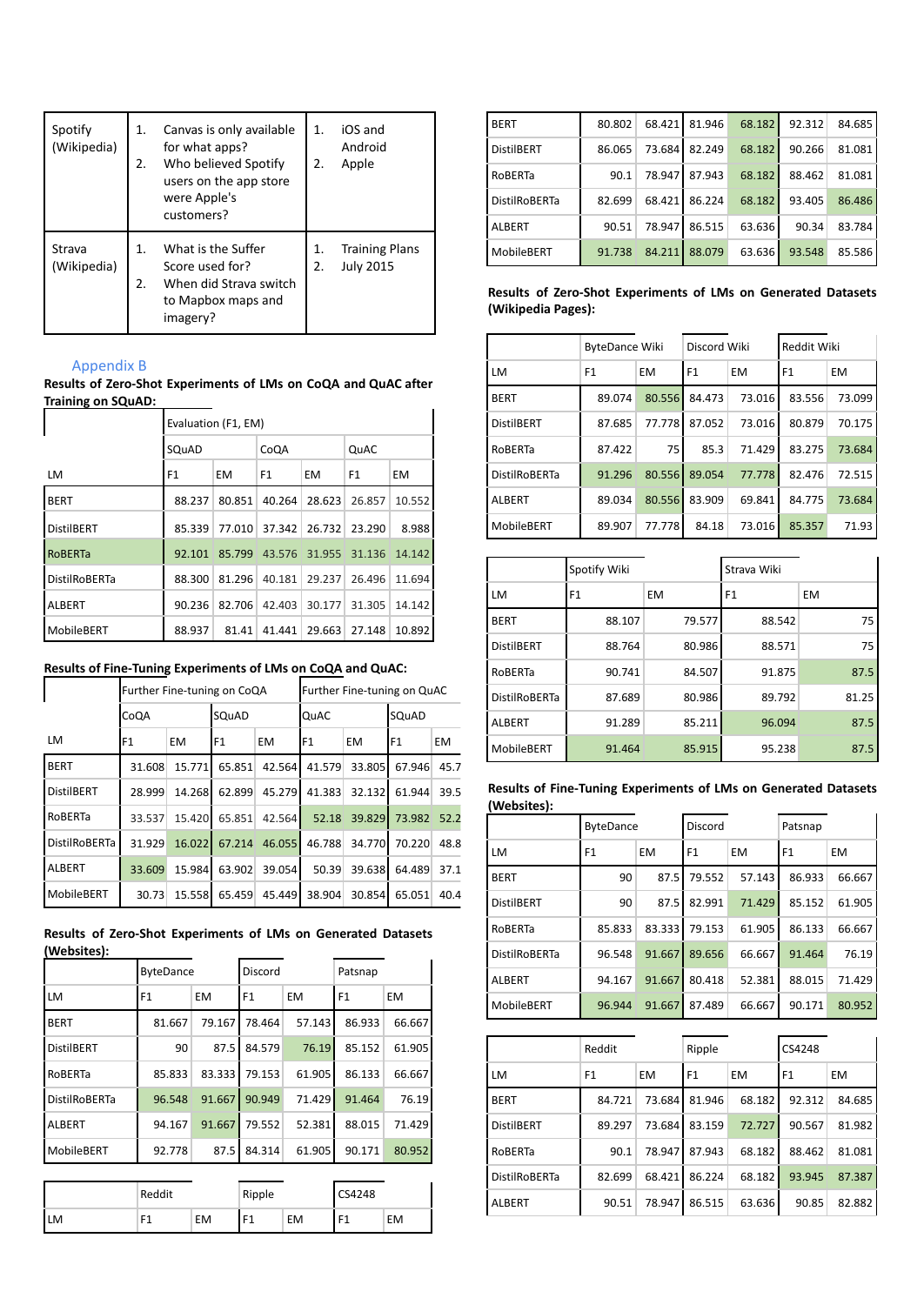| MobileBERT | $91.738$ 84.211 88.079 |  |  | 63.636 93.548 85.586 |  |  |
|------------|------------------------|--|--|----------------------|--|--|
|------------|------------------------|--|--|----------------------|--|--|

**Results of Fine-Tuning Experiments of LMs on Generated Datasets (Wikipedia Pages):**

|                      | <b>ByteDance Wiki</b> |           | Discord Wiki   |           | Reddit Wiki    |           |  |
|----------------------|-----------------------|-----------|----------------|-----------|----------------|-----------|--|
| LM                   | F <sub>1</sub>        | <b>EM</b> | F <sub>1</sub> | <b>EM</b> | F <sub>1</sub> | <b>EM</b> |  |
| <b>BERT</b>          | 89.074                | 80.556    | 84.473         | 73.016    | 83.963         | 73.684    |  |
| <b>DistilBERT</b>    | 87.685                | 77.778    | 87.647         | 74.603    | 81.297         | 70.76     |  |
| ROBERTa              | 87.422                | 75        | 85.3           | 71.429    | 82.641         | 73.099    |  |
| <b>DistilRoBERTa</b> | 91.852                | 83.333    | 89.054         | 77.778    | 83.227         | 73.099    |  |
| <b>ALBERT</b>        | 86.257                | 75        | 83.909         | 69.841    | 86.072         | 74.269    |  |
| MobileBERT           | 89.907                | 77.778    | 83.298         | 71.429    | 85.997         | 73.684    |  |

|                      | Spotify Wiki |           | Strava Wiki    |                 |
|----------------------|--------------|-----------|----------------|-----------------|
| <b>LM</b>            | F1           | <b>EM</b> | F <sub>1</sub> | <b>EM</b>       |
| <b>BERT</b>          | 88.107       | 79.577    | 88.542         | 75 <sup>1</sup> |
| <b>DistilBERT</b>    | 88.059       | 88.282    | 88.571         | 75              |
| RoBERTa              | 91.361       | 85.915    | 91.875         | 87.5            |
| <b>DistilRoBERTa</b> | 87.689       | 80.986    | 89.732         | 81.25           |
| <b>ALBERT</b>        | 90.672       | 84.507    | 96.094         | 87.5            |
| MobileBERT           | 91.464       | 85.915    | 95.238         | 87.5            |

## **Catastrophic Forgetting: Breakdown of SQuAD Questions by Category for Zero-Shot QA**

|                          |                | SQuAD (Before fine-tuning on CoQA and QuAC) |        |        |        |        |        |        |  |  |  |  |
|--------------------------|----------------|---------------------------------------------|--------|--------|--------|--------|--------|--------|--|--|--|--|
|                          | F <sub>1</sub> |                                             |        |        |        |        |        |        |  |  |  |  |
| LM                       | Who            | What                                        | When   | Where  | Why    | Which  | How    | Others |  |  |  |  |
| <b>BERT</b>              | 91.718         | 87.847                                      | 94.413 | 85.576 | 75.641 | 86.795 | 89.323 | 87.131 |  |  |  |  |
| <b>DistilBERT</b>        | 88.208         | 84.638                                      | 92.634 | 81.915 | 75.905 | 85.345 | 87.177 | 84.075 |  |  |  |  |
| RoBERTa                  | 94.759         | 91.745                                      | 96.313 | 89.492 | 84.552 | 92.084 | 92.512 | 91.501 |  |  |  |  |
| <b>DistilRoBE</b><br>RTa | 91.097         | 87.768                                      | 94.076 | 86.761 | 78.528 | 88.732 | 89.153 | 87.932 |  |  |  |  |
| <b>ALBERT</b>            | 93.369         | 89.774                                      | 95.925 | 87.622 | 81.487 | 89.546 | 91.532 | 90.439 |  |  |  |  |
| MobileBE<br>RT           | 91.766         | 88.384                                      | 96.037 | 84.663 | 79.243 | 88.745 | 90.489 | 87.85  |  |  |  |  |

|                          |        | SQuAD (Before fine-tuning on CoQA and QuAC) |        |        |        |        |        |               |
|--------------------------|--------|---------------------------------------------|--------|--------|--------|--------|--------|---------------|
|                          | EM     |                                             |        |        |        |        |        |               |
| LM                       | Who    | What                                        | When   | Where  | Why    | Which  | How    | <b>Others</b> |
| <b>BERT</b>              | 88.418 | 80.136                                      | 90.948 | 75.058 | 49.669 | 80.879 | 81.913 | 78.997        |
| <b>DistilBER</b><br>T    | 84.463 | 75.683                                      | 89.511 | 70.67  | 49.007 | 78.022 | 78.274 | 73.668        |
| RoBERTa                  | 91.62  | 85.218                                      | 93.822 | 80.139 | 64.238 | 87.473 | 85.031 | 83.699        |
| <b>DistilRoB</b><br>ERTa | 88.23  | 80.417                                      | 90.661 | 75.982 | 59.603 | 83.516 | 81.289 | 80.094        |
| <b>ALBERT</b>            | 90.113 | 82.304                                      | 92.96  | 78.984 | 58.94  | 83.956 | 83.888 | 81.818        |

| MobileB |        |  |                                                 |  |  |
|---------|--------|--|-------------------------------------------------|--|--|
| ERT     | 87.571 |  | 80.483 92.96 74.596 56.954 83.077 83.056 78.683 |  |  |

## **Catastrophic Forgetting: Breakdown of SQuAD questions by Category After Fine-Tuning on CoQA**

|                                 |                | SQuAD (After fine-tuning on CoQA) |        |        |        |        |        |        |  |  |
|---------------------------------|----------------|-----------------------------------|--------|--------|--------|--------|--------|--------|--|--|
|                                 | F <sub>1</sub> |                                   |        |        |        |        |        |        |  |  |
| LM                              | Who            | What                              | When   | Where  | Why    | Which  | How    | Others |  |  |
| <b>BERT</b>                     | 73.96          | 68.215                            | 69.383 | 54.119 | 66.506 | 76.861 | 64.056 | 59.352 |  |  |
| <b>DistilBER</b><br>т           | 73.506         | 62.662                            | 68.186 | 50.74  | 51.125 | 71.758 | 62.404 | 52.606 |  |  |
| RoBERTa                         | 75.005         | 66.515                            | 62.989 | 50.774 | 66.785 | 76.099 | 63.612 | 56.029 |  |  |
| <b>DistilRoB</b><br><b>ERTa</b> | 75.907         | 67.733                            | 68.148 | 52.569 | 62.79  | 77.354 | 63.289 | 57.941 |  |  |
| <b>ALBERT</b>                   | 73.383         | 65.024                            | 63.092 | 54.159 | 64.824 | 75.661 | 62.15  | 54.019 |  |  |
| MobileB<br>ERT                  | 74.854         | 66.189                            | 68.646 | 47.673 | 55.322 | 74.865 | 60.344 | 56.112 |  |  |

|                                 |        | SQuAD (After fine-tuning on CoQA) |        |        |        |        |        |               |
|---------------------------------|--------|-----------------------------------|--------|--------|--------|--------|--------|---------------|
|                                 | EM     |                                   |        |        |        |        |        |               |
| LM                              | Who    | What                              | When   | Where  | Why    | Which  | How    | <b>Others</b> |
| <b>BERT</b>                     | 59.134 | 48.999                            | 49.569 | 24.249 | 32.45  | 64.396 | 43.451 | 41.379        |
| <b>DistilBER</b><br>Т           | 61.488 | 44.264                            | 51.868 | 26.559 | 20.53  | 59.341 | 44.699 | 36.52         |
| RoBERTa                         | 57.062 | 42.824                            | 37.213 | 19.169 | 24.503 | 60.22  | 41.892 | 35.58         |
| <b>DistilRoB</b><br><b>ERTa</b> | 62.053 | 48.287                            | 45.546 | 23.326 | 23.841 | 63.956 | 41.788 | 40.125        |
| <b>ALBERT</b>                   | 55.085 | 40.821                            | 35.92  | 21.247 | 26.49  | 60.879 | 39.709 | 33.856        |
| MobileB<br>ERT                  | 58.098 | 46.631                            | 46.408 | 19.861 | 17.881 | 62.418 | 38.565 | 36.207        |

**Catastrophic Forgetting: Breakdown of SQuAD questions by Category After Fine-Tuning on QuAC**

|                          |                | SQuAD (After fine-tuning on QuAC)                             |        |        |        |        |        |        |  |  |  |  |
|--------------------------|----------------|---------------------------------------------------------------|--------|--------|--------|--------|--------|--------|--|--|--|--|
|                          | F <sub>1</sub> |                                                               |        |        |        |        |        |        |  |  |  |  |
| LM                       | Who            | What<br>When<br>Where<br>Why<br>Which<br>How<br><b>Others</b> |        |        |        |        |        |        |  |  |  |  |
| <b>BERT</b>              | 71.767         | 68.148                                                        | 70.124 | 61.24  | 65.884 | 73.785 | 61.774 | 71.47  |  |  |  |  |
| <b>DistilBER</b><br>т    | 70.748         | 62.032                                                        | 68.052 | 56.323 | 60.675 | 67.848 | 49.442 | 62.929 |  |  |  |  |
| RoBERTa                  | 80.645         | 74.688                                                        | 76.356 | 66.089 | 71.699 | 82.74  | 62.629 | 74.113 |  |  |  |  |
| <b>DistilRoB</b><br>ERTa | 76.177         | 68.459                                                        | 73.575 | 59.248 | 69.251 | 79.221 | 63.227 | 69.539 |  |  |  |  |
| <b>ALBERT</b>            | 73.821         | 64.887                                                        | 67.139 | 58.306 | 65.755 | 76.462 | 49.176 | 64.634 |  |  |  |  |
| <b>MobileB</b><br>ERT    | 70.712         | 65.547                                                        | 67.367 | 56.324 | 66.812 | 74.112 | 53.298 | 66.536 |  |  |  |  |

|           |     | SQuAD (After fine-tuning on QuAC) |      |       |     |       |     |          |  |
|-----------|-----|-----------------------------------|------|-------|-----|-------|-----|----------|--|
| <b>EM</b> |     |                                   |      |       |     |       |     |          |  |
| LM        | Who | What                              | When | Where | Why | Which | How | Others I |  |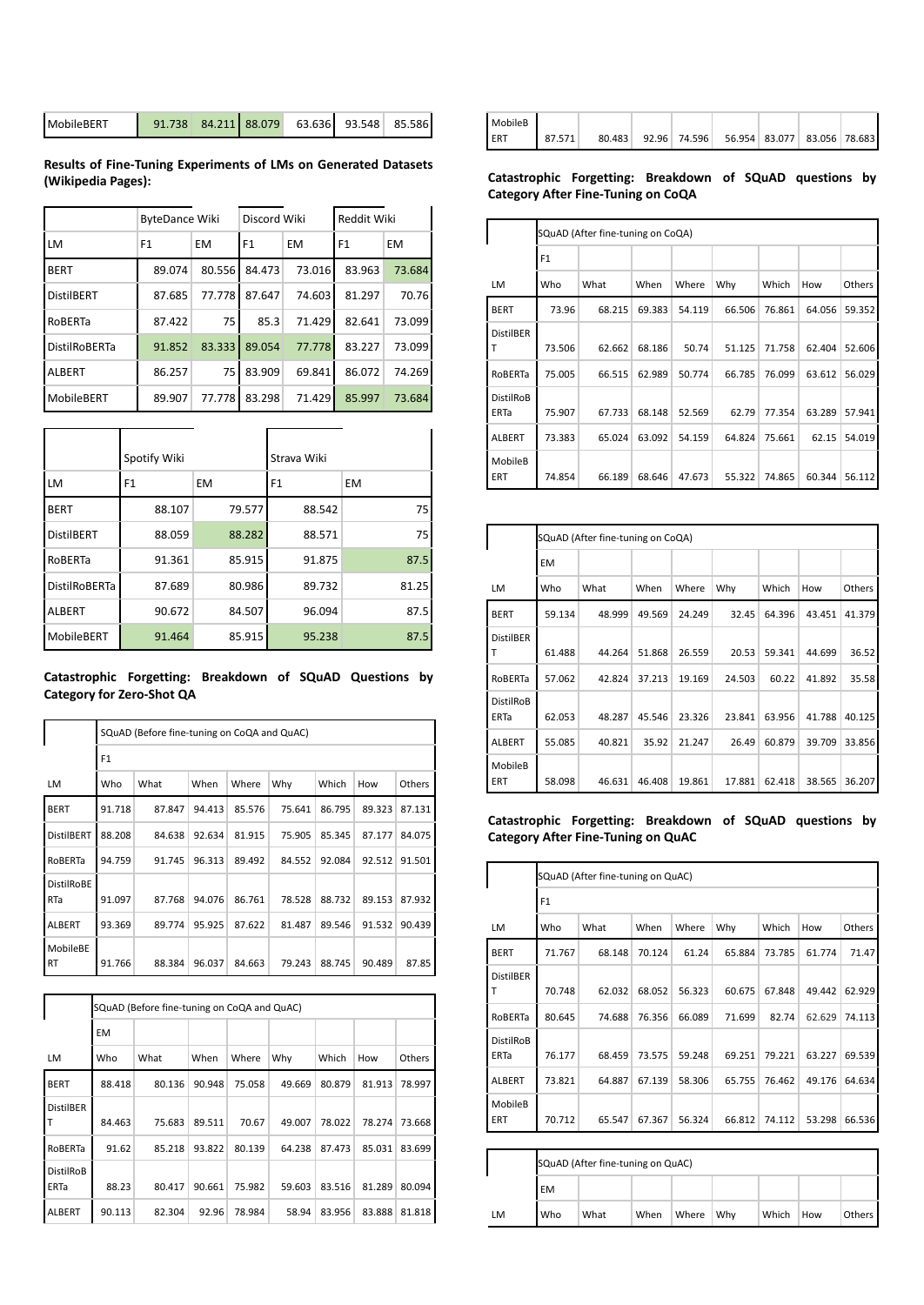| <b>BERT</b>                     | 54.049 | 46.085 | 47.701 | 31.871 | 29.801 | 56.923 | 35.655 | 53.292 |
|---------------------------------|--------|--------|--------|--------|--------|--------|--------|--------|
| <b>DistilBER</b>                | 55.461 | 39.613 | 47.701 | 27.714 | 20.53  | 51.868 | 20.894 | 41.693 |
| RoBERTa                         | 65.16  | 53.567 | 54.31  | 36.721 | 33.113 | 70.11  | 33.368 | 53.605 |
| <b>DistilRoB</b><br><b>ERTa</b> | 62.618 | 48.105 | 52.155 | 31.178 | 33.113 | 66.813 | 37.63  | 51.724 |
| <b>ALBERT</b>                   | 52.825 | 38.04  | 37.644 | 23.095 | 27.152 | 58.462 | 15.177 | 38.245 |
| MobileB<br>ERT                  | 51.036 | 41.5   | 43.103 | 24.942 | 23.841 | 56.923 | 22.869 | 42.79  |

**Breakdown of Generated Datasets' Questions into Categories after Fine-Tuning on the Respective Generated Dataset's Training Dataset:**

# **1. ByteDance**

|                                 | Bytedance      |     |           |        |                |           |                |     |
|---------------------------------|----------------|-----|-----------|--------|----------------|-----------|----------------|-----|
|                                 | F <sub>1</sub> | EM  | F1        | EM     | F <sub>1</sub> | <b>EM</b> | F <sub>1</sub> | EM  |
| LM                              | Who (4)        |     | What (15) |        | Where (3)      |           | How $(2)$      |     |
| <b>BERT</b>                     | 100            | 100 | 84        | 80     | 100            | 100       | 100            | 100 |
| <b>DistilBER</b><br>т           | 100            | 100 | 97.333    | 93.333 | 33.333         | 33.333    | 100            | 100 |
| RoBERTa                         | 100            | 100 | 77.333    | 73.333 | 100            | 100       | 100            | 100 |
| <b>DistilRoB</b><br><b>ERTa</b> | 100            | 100 | 94.476    | 86.667 | 100            | 100       | 100            | 100 |
| <b>ALBERT</b>                   | 100            | 100 | 97.333    | 93.333 | 66.667         | 66.667    | 100            | 100 |
| MobileB<br>ERT                  | 100            | 100 | 97.333    | 93.333 | 100            | 100       | 83.333         | 50  |

# **2. Discord**

|                      | Discord        |           |                |           |                |     |
|----------------------|----------------|-----------|----------------|-----------|----------------|-----|
|                      | F <sub>1</sub> | <b>EM</b> | F <sub>1</sub> | <b>EM</b> | F <sub>1</sub> | EM  |
| LM                   | Who $(1)$      |           | What (18)      |           | Where $(1)$    |     |
| <b>BERT</b>          | 50             | 0         | 82.811         | 66.667    | 80             | 0   |
| <b>DistilBERT</b>    | 50             | $\Omega$  | 89.601         | 83.333    | 80             | 0   |
| RoBERTa              | 100            | 100       | 81.235         | 61.111    | 100            | 100 |
| <b>DistilRoBERTa</b> | 50             | 0         | 93.21          | 77.778    | 80             | 0   |
| <b>ALBERT</b>        | 50             | 0         | 83.821         | 61.111    | 80             | 0   |
| MobileBERT           | 100            | 100       | 92.07          | 72.222    | 80             | 0   |

## **3. Patsnap**

|                          | Patsnap        |     |                |           |                |           |
|--------------------------|----------------|-----|----------------|-----------|----------------|-----------|
|                          | F <sub>1</sub> | EM  | F <sub>1</sub> | <b>EM</b> | F <sub>1</sub> | <b>EM</b> |
| LM                       | Who $(2)$      |     | What (17)      |           | How $(2)$      |           |
| <b>BERT</b>              | 100            | 100 | 83.858         | 58.824    | 100            | 100       |
| <b>DistilBERT</b>        | 100            | 100 | 81.658         | 52.941    | 100            | 100       |
| RoBERTa                  | 100            | 100 | 82.87          | 58.824    | 100            | 100       |
| <b>DistilRoBER</b><br>Ta | 100            | 100 | 89.455         | 70.588    | 100            | 100       |

| <b>ALBERT</b> | 100 | 100 | 85.195 | 64.706 | 100              | 100 |
|---------------|-----|-----|--------|--------|------------------|-----|
| MobileBERT    | 100 | 100 | 87.858 | 76.471 | 100 <sub>1</sub> | 100 |

## **4. Reddit**

|                      | Reddit         |           |                |           |
|----------------------|----------------|-----------|----------------|-----------|
|                      | F <sub>1</sub> | <b>EM</b> | F <sub>1</sub> | <b>EM</b> |
| LM                   | What (18)      |           | How (1)        |           |
| <b>BERT</b>          | 83.872         | 100       | 72.222         | 100       |
| <b>DistilBERT</b>    | 88.702         | 100       | 72.222         | 100       |
| RoBERTa              | 89.55          | 100       | 77.778         | 100       |
| <b>DistilRoBERTa</b> | 81.738         | 100       | 66.667         | 100       |
| <b>ALBERT</b>        | 89.983         | 100       | 77.778         | 100       |
| MobileBERT           | 91.279         | 100       | 83.333         | 100       |

# **5. Ripple**

|                          | Ripple         |     |           |        |                |    |
|--------------------------|----------------|-----|-----------|--------|----------------|----|
|                          | F <sub>1</sub> | EM  | F1        | EM     | F <sub>1</sub> | EM |
| LM                       | Who $(1)$      |     | What (17) |        | How $(4)$      |    |
| <b>BERT</b>              | 100            | 100 | 77.813    | 64.706 | 95             | 75 |
| <b>DistilBERT</b>        | 100            | 100 | 78.205    | 64.706 | 95             | 75 |
| RoBERTa                  | 50             | 0   | 88.514    | 70.588 | 95             | 75 |
| <b>DistilRoBER</b><br>Ta | 50             | 0   | 86.29     | 70.588 | 95             | 75 |
| <b>ALBERT</b>            | 100            | 100 | 83.725    | 58.824 | 95             | 75 |
| MobileBERT               | 100            | 100 | 85.749    | 58.824 | 95             | 75 |

# **6. ByteDance Wiki**

|                          |                | <b>ByteDance Wiki</b> |                |           |    |           |                |           |                |           |
|--------------------------|----------------|-----------------------|----------------|-----------|----|-----------|----------------|-----------|----------------|-----------|
|                          | F <sub>1</sub> | <b>EM</b>             | F <sub>1</sub> | <b>EM</b> | F1 | <b>EM</b> | F <sub>1</sub> | <b>EM</b> | F <sub>1</sub> | <b>EM</b> |
| LM                       | Who (10)       |                       | What (9)       |           |    | When (10) | Where (3)      |           | How $(4)$      |           |
| <b>BERT</b>              | 90             | 90                    | 82.963         | 66.667    | 90 | 90        | 100            | 100       | 90             | 50        |
| <b>DistilB</b><br>ERT    | 90             | 90                    | 94.074         | 77.778    | 90 | 90        | 66.667         | 66.667    | 77.5           | 25        |
| <b>RoBER</b><br>Та       | 90             | 90                    | 91.852         | 66.667    | 90 | 90        | 70.175         | 66.667    | 77.5           | 25        |
| <b>DistilR</b><br>oBERTa | 90             | 90                    | 94.074         | 77.778    | 90 | 90        | 100            | 100       | 90             | 50        |
| <b>ALBER</b><br>т        | 85             | 80                    | 88.519         | 66.667    | 90 | 90        | 76.19          | 66.667    | 82.5           | 50        |
| Mobile<br><b>BERT</b>    | 95             | 90                    | 91.852         | 66.667    | 90 | 90        | 66.667         | 66.667    | 90             | 50        |

## **7. Discord Wiki**

|    |                        | Discord Wiki |                |           |                |           |                |           |          |           |
|----|------------------------|--------------|----------------|-----------|----------------|-----------|----------------|-----------|----------|-----------|
|    | F <sub>1</sub>         | EM           | F <sub>1</sub> | <b>EM</b> | F <sub>1</sub> | <b>EM</b> | F <sub>1</sub> | <b>EM</b> | l F1     | <b>EM</b> |
| LM | Who $(1)$<br>What (45) |              |                |           | When (6)       |           | Why $(1)$      |           | How (10) |           |